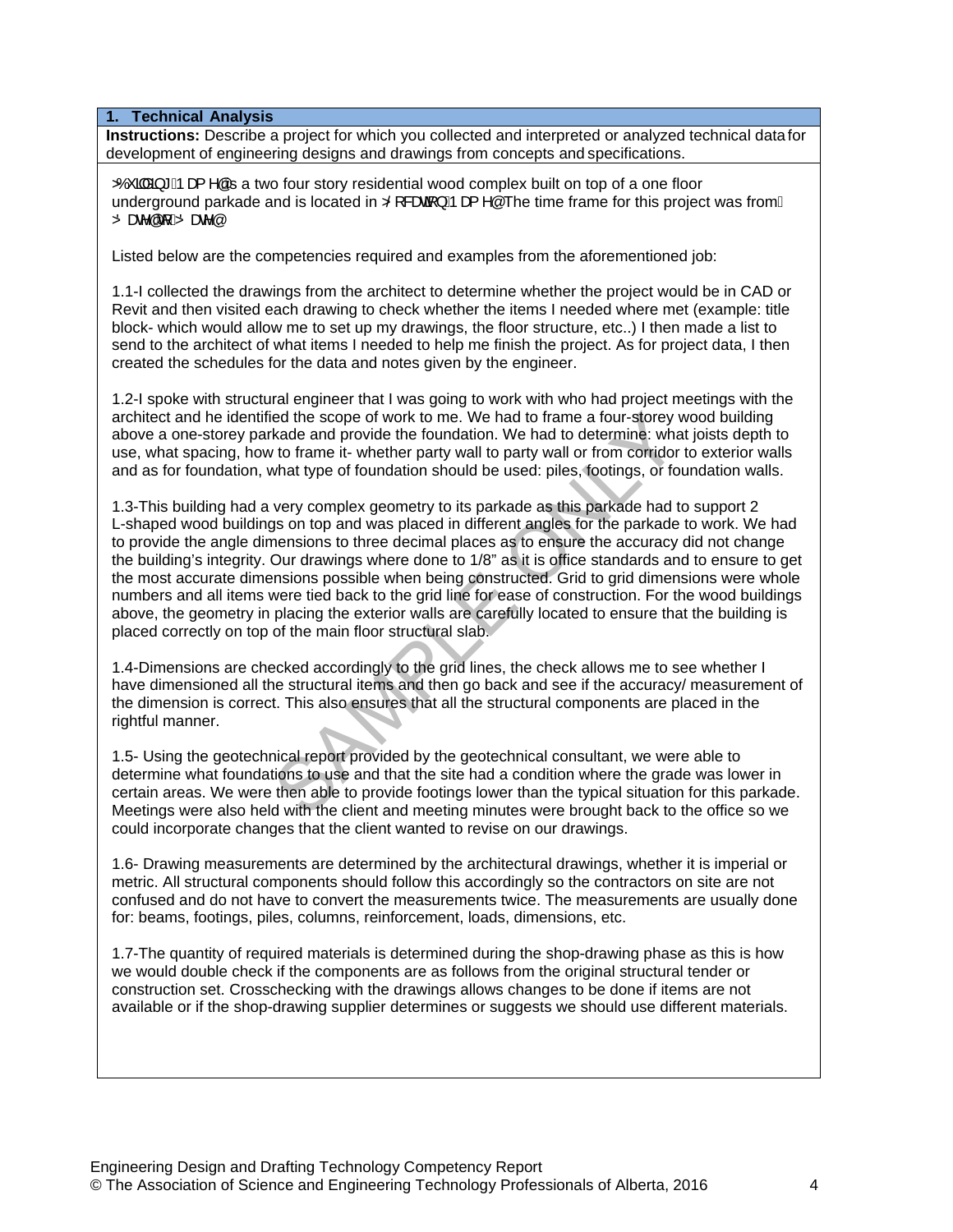## **1. Technical Analysis**

**Instructions:** Describe a project for which you collected and interpreted or analyzed technical data for development of engineering designs and drawings from concepts and specifications.

# **CONTINUED**

1.8- As for maintaining the records of measurements, calculations, field notes and sketches, these are kept in a location on our server called M-Files; these items are filed accordingly by job numbers for easy access by anyone in the company. It allows you to store the current drawings in a folder which you are able to revise if any changes were done due to site conditions, calculations are filed in file cabinets or scanned onto the server, field notes, submitted drawings and sketches are put in there own drop down folders on m-files.

1.16- Codes, standards and specifications are all determined in what materials were used in building this project from the ground level up. In this instance, we used structural steel, truss joists, concrete foundation and masonry. All the codes, standards and specifications required for the above mentioned are always updated in our office files in regards to all the building codes necessary for each province and is then put into the construction drawings.

1.17- Construction drawings that are used for this building is sent to all the sub-contractors during the tender process. I have a set of the latest drawings kept aside for when someone needs clarifications and RFI's. The drawings are as per office standards in the way that they are set up and any questions regarding the drawings should all be in the submitted set. en put into the construction drawings.<br>
Share wings that are used for this building is sent to all the sub-conce a set of the latest drawings kept aside for when someon<br>
The drawings are as per office standards in the way

1.18- Some mathematical calculations to develop details for this project was trigonometric equations to determine slopes of the slab and roof (to be coordinated with architectural drawings), depth of the footings (step down footings) , steel wood shoes for bearing and revision of concrete beams due to head room in the parkade.

1.19- The architect provided a parapet overhang that did not work structurally in one of their building sections, we notified them immediately, we were able to give a few options to help them maintain the look they were going for, and they were pleased that we were able to provide a solution.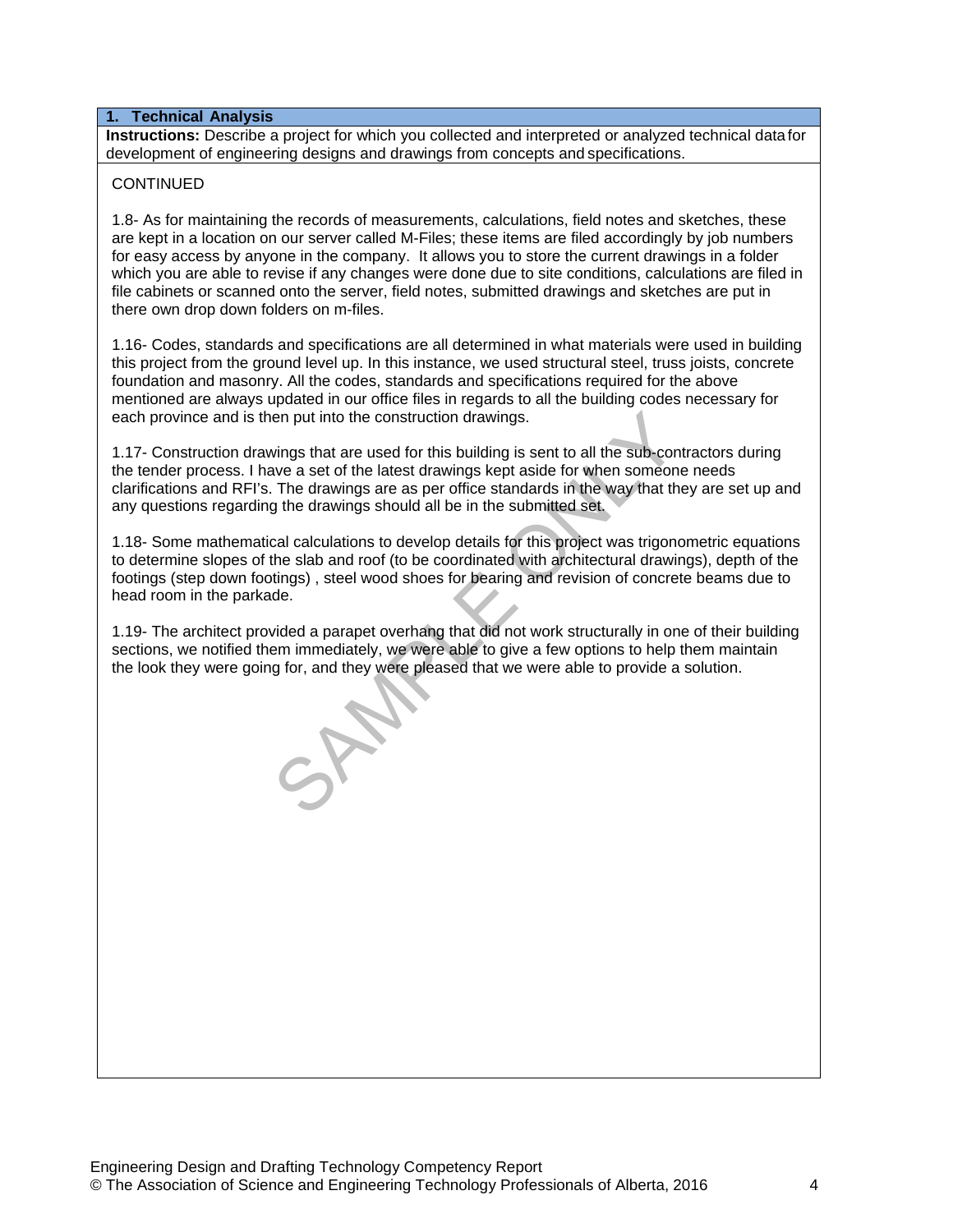**2. Technical Design**

**Instructions:** Describe a project for which you 1) applied engineering to creating, modifying, and maintaining drawings that meet technical specifications, regulations, and client requirements (**Technicians**); or 2) applied engineering knowledge in developing a design and creating drawings that meet technical specifications, regulations, and client requirements (**Technologists**).

 $X$ ) da  $*$  Apas ^aks a two storey a da  $*$  built on slab on grade and is A sae a  $\frac{X}{2}$  and  $\frac{X}{2}$  and  $*$ The time frame for this project was from  $\ddot{\mathbf{Z}}$ ) and  $\ddot{\mathbf{A}}$   $\ddot{\mathbf{Z}}$ 

Listed below are the competencies required and examples from the aforementioned job:

2.1- Labelling: put labels accordingly to what the engineer has designed on the drawings. Example, pile loads, column, grade beam and steel beam sizes.

 Dimensioning: All structural steel components are dimensioned in this project. All components are tied back to grid lines when dimensioning. I try to go from exterior to exterior to create less human error and tie it back to the grid often.

Orientation: All orientations for columns are determined by the steel stud offsets for this building, if stud walls are rotated or placed diagonal, columns will need to follow suit.

Multi-view projection: used to see different views of the building, this is mostly used when doing steel elevations, as you would need to use the plan view to create them.

2.2- For this job, the client requested all consultants to use the Revit program in creating our structural drawings.

2.3- To create drawings, we use the principles of multi-view to create plans, sections and elevations. The typical notes and details from our office are up to date with all building codes and regulations.

2.4- Using Revit allows you to see what AutoCAD cannot show you, it allows you to cut sections where an area is difficult and allows you to see how an area needs to be framed. An example for this job would be I created a section where it cut through two different leveled roofs, one that was slanted and the other flat, this then allowed me to see that I could use the single steel beam, instead of the two I was showing to frame the sloped slanted roof.

2.5- When using Revit, structural components have constraints in regards to dimensions. When an item moves, the dimensions move accordingly. As for coordinates, you can copy and monitor location of the building, so in cases where the architect shifts the grid lines or the building coordinates, it will alert the user and therefore I would coordinate the location accordingly. Regarding the manipulation of objects, colors, visibility and presentation these are done accordingly to our office standards for both AutoCAD and Revit. Thicker lines, hiding objects, color presentation are easily changed to show what items are structural and what items are to be for "background" only. ions for columns are determined by the steel stud offsets for<br>
r placed diagonal, columns will need to follow suit.<br>
sed to see different views of the building, this is mostly used<br>
would need to use the plan view to creat

2.6- All handwritten design for this project is filed into our file cabinets and scanned electronically and are filed into project folders on our servers. All structural drawings submitted for this job, example, tender, construction, etc. is kept in M-files and any of the staff members are allowed to check them out as they please.

2.7-Revisions usually happen when either the client decides to revise certain features, the price has come back to expensive or site contractors would like to do things differently. As per instructions from the architect or the contractor we would revise our drawings accordingly, create sketches and then would send out the proper documents needed. (Ex. Site instructions, clarifications, PCNs, etc.)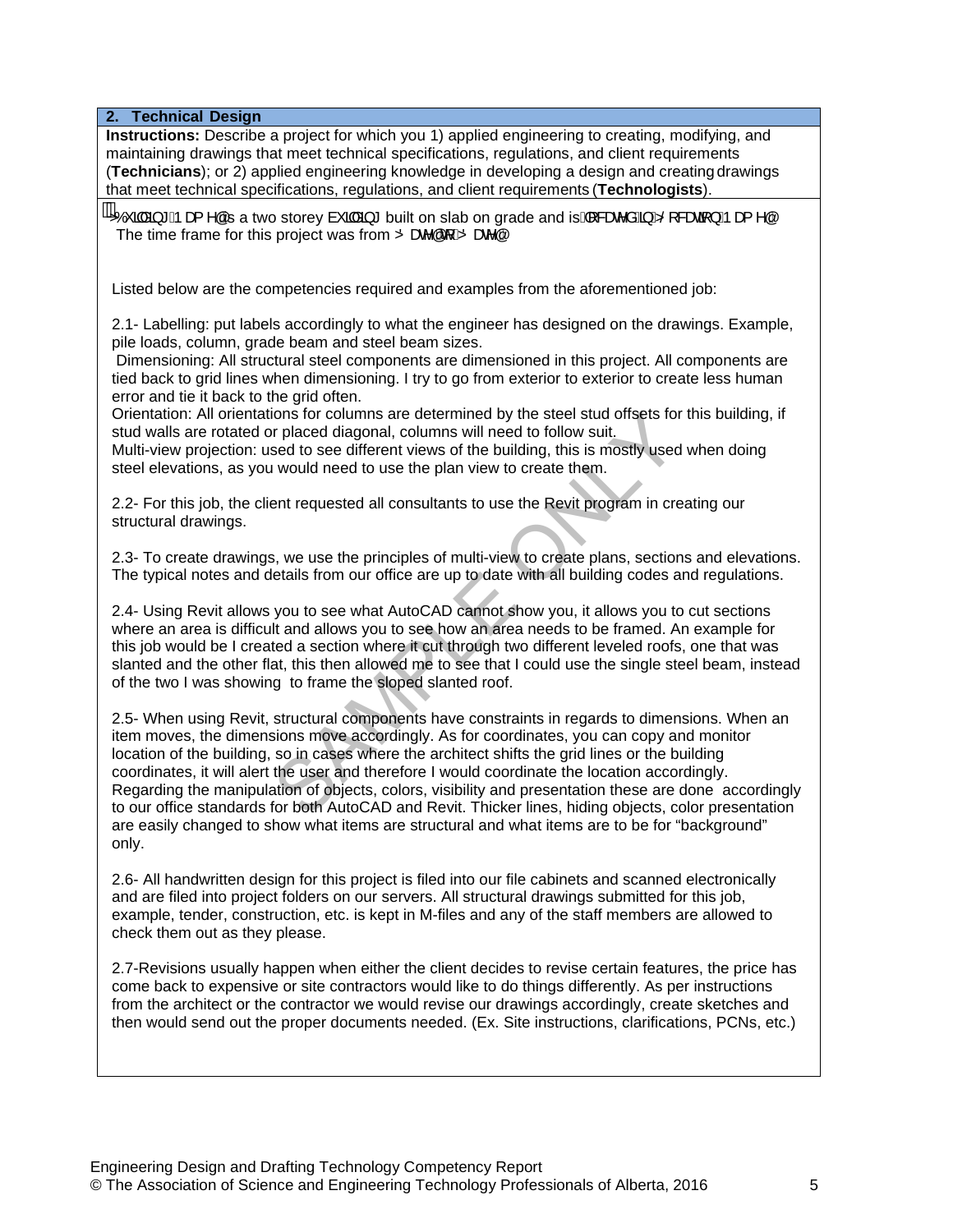## **2. Technical Design**

**Instructions:** Describe a project for which you 1) applied engineering to creating, modifying, and maintaining drawings that meet technical specifications, regulations, and client requirements (**Technicians**); or 2) applied engineering knowledge in developing a design and creating drawings that meet technical specifications, regulations, and client requirements (**Technologists**).

## **CONTINUED**

2.8- At this point in the project, since it is currently in the tender/construction phase, there are no as built drawings done. Eventually, when the structural portion is complete, we will gather all the revisions done on site and will revise our drawings accordingly. All sketches done during the construction phase should already be done in the drawings therefore, we would just need to create As-built PDF's and send the files to the architect.

2.9-As a structural consultant, we list schedules of the structural components and show where they are located. As for quantities, they are determined by the suppliers that the contractor has chosen.

2.10- Structurally, we use the given geodetic elevation given by civil and architect to determine our elevations accordingly, in this case the grades were different in some locations as this project was sitting in an existing lake and we needed to provide deeper foundation in some locations.

2.11- All items are stored in M-files and stored accordingly as per office standards. As for plotting, drawings are sent to our plotter and printed to scale for principal engineers to review and we use email to send all necessary documents to the client unless they request for a different method.

2.13- All structural components are designed as per building specifications, codes and regulations. All items are drawn to scale and if design does not fit the required criteria, we provide a different solution. For this project, the client requested the architect to revise the walls that were masonry to concrete walls, since there was only a few walls; they did not want to hire a masonry- contractor. We revised our structural drawings accordingly and redesigned the walls to concrete and provided the correct reinforcement. See the given geodelic elevation given by civil and architect to<br>in this case the grades were different in some locations as to and we needed to provide deeper foundation in some locate<br>and we needed to provide deeper foun

2.14-I consulted with other coworkers on how perimeter steel angles should be placed on the roof, as there are times where the angle protrudes the insulation the architect provided for the building envelope. I also, asked if the structure for the canopy provided by the architect would work with our design, as I was unsure of how the structural components worked to connect back to the building.

2.15- Before I sent my final drawings out, I overlaid the architectural drawings and checked if items have been added or revised, so I could revise my drawings accordingly and if new design was necessary. I also asked for mechanical drawings because they had openings for mechanical RTU's and vents that needed to be framed structurally. There were also some vent openings that protruded through the joists which had to be coordinated and moved accordingly.

2.16 - Drawings are kept in our office for 7 years, and is filed accordingly for ease of access. All documents are saved in M-Files that were sent out to the architect/clients. As for as-build drawings, we get a copy from the site and we would revise our drawings accordingly and if the architect requires a printed or email set, we send it out.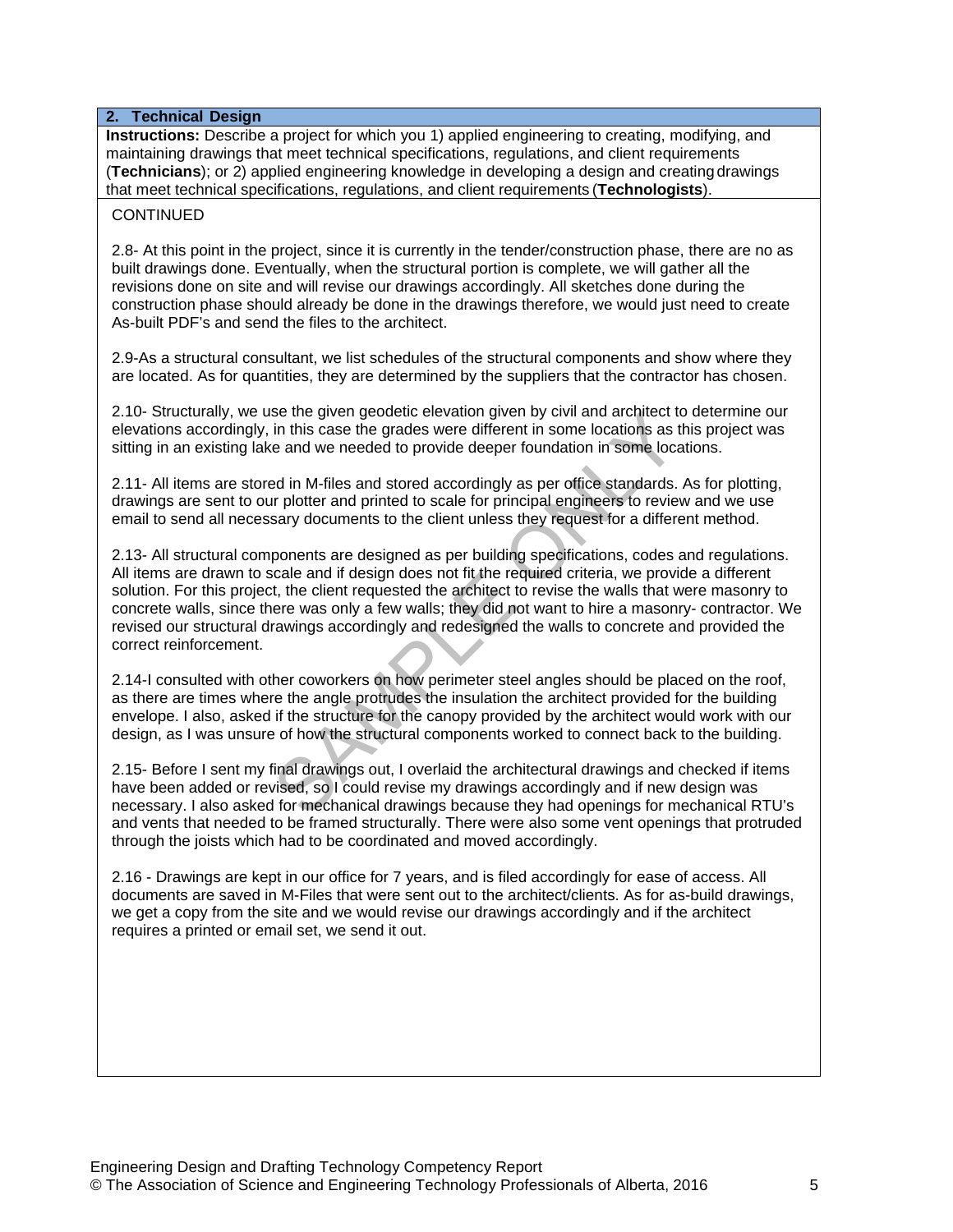**3. Technical Evaluation**

**Instructions:** Describe a project for which you reviewed your own drawings or designs to ensure that they meet technical specifications, regulations, and client requirements.

...<br>
20 Zó 3åã \* Ápæ{ ^áÁs a one-story commercial retail unit built on slab on grade inÆS[ &æa{ } Ápæ{ ^a The project is currently in the construction process.

Listed below are the competencies required and examples from the aforementioned job:

3.6- I reviewed a co-worker's drawings before going to the principal engineer for the final review. I made sure that the drawings were drawn and prepared as per office standards (the way drawings and page numbers were set up, used proper layers, etc.) I made sure to check with the architectural drawings that were provided, to make sure that all items were covered, dimensioned and the design worked accordingly to the building and shown on the structural drawings.

3.7-As per office standards, drawings are checked at 50%, 75% and 100%. I made sure to check if the revisions done by another co-worker prior to me checking were done and highlighted accordingly in the project. If drawings were not revised, I would note on the drawings for the changes to be done prior to submitting it to either the principal engineer or architect.

3.8- As this is still in the construction phase, there is no as-built revisions done to the project. Sketches for revisions on site will be done at the mean time and should be reflected on the as-built drawings.

3.9- By coordinating with the architectural drawings while reviewing the drawings allows you to see the set elevations. From there, you can work out if the elevations done on the project are correct by recalculating the top of piles, underside of steel decks, slope drains and top of slab, to name a few. All items have specifications that need to be followed and are set by either the architect, contractor, consultants and the office standards.

3.10- By reviewing the drawings, you can determine whether the drawings are ready to go for submission (pricing/tender). Design, sketches and calculations are incorporated into the drawings and should be able to create structural drawings accordingly. In this case, the architect gave all missing items/information, after revising the drawings with the information given; we were able to send it out for submission. The set of revised, I would note on the drawings for the characteristies the characteristies are construction phase, there is no as-built revisions done to the simulation site will be done at the mean time and should be re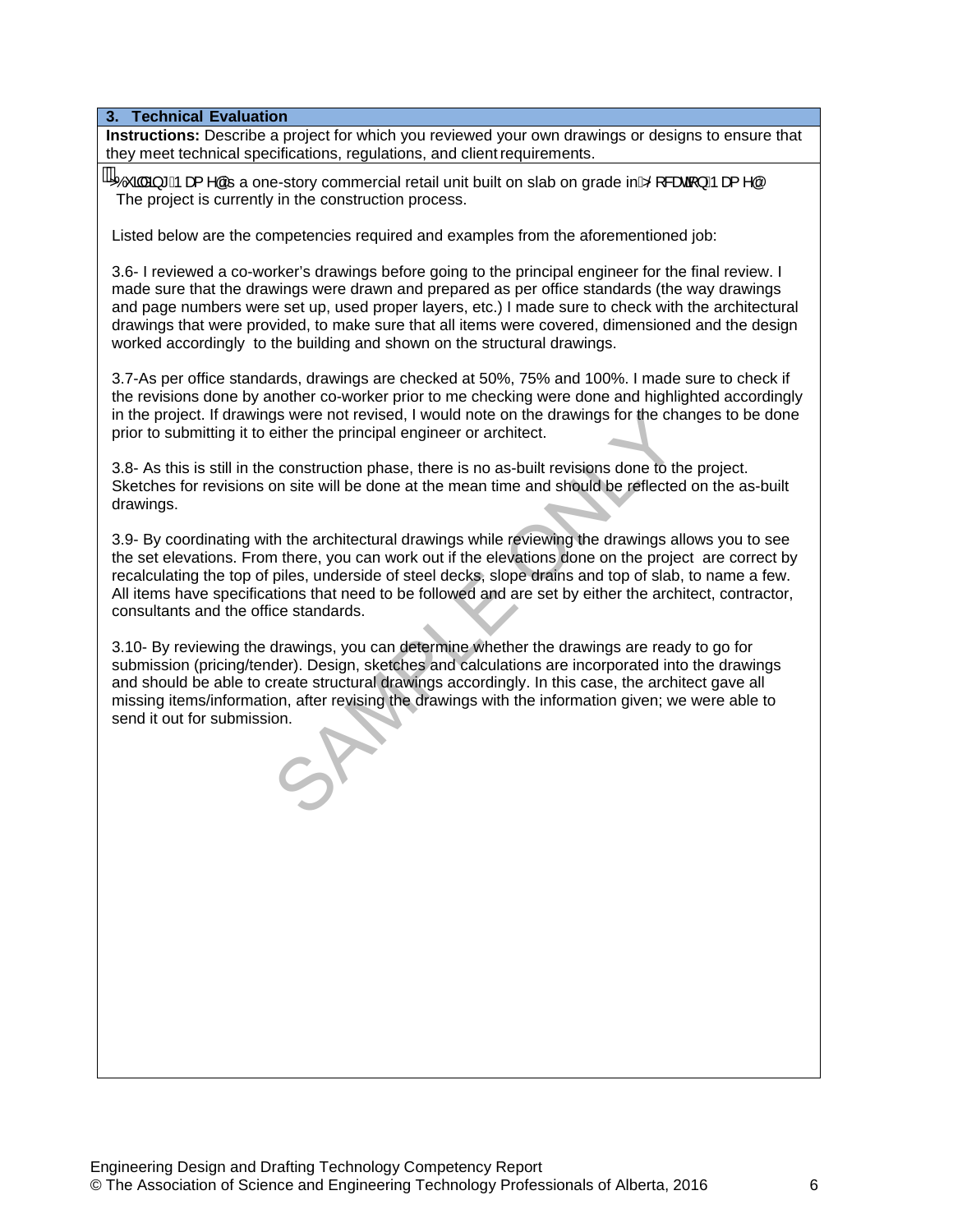**4. Project Management**

**Instructions:** Describe a project in which you assisted with the management of the project to ensure high quality of deliverables, client satisfaction, and adherence to schedules and budgets.

 $\overline{2}$ COCC  $\overline{2}$  Apex  $\overline{2}$  A  $\overline{4}$  and  $\overline{4}$  and  $\overline{2}$  is steel institutional building on slab on grade located in  $\overline{2}$ S &  $\overline{2}$  Apex  $\overline{4}$  A  $\overline{4}$ The time frame for this building was from  $\ddot{\mathbf{Z}}$  and has just currently finished the structural steel construction phase.

Listed below are the competencies required and examples from the aforementioned job:

4.1-As this school was a design build building, the time constraint was tight, as well, the province had given a time structure for all items to be finished by next school year, which is this upcoming September, therefore, once all the design was approved and finished. I was able to create the structural drawings and was able to put all my time into it, so I could finish the drawings in a timely manner.

4.2- I used AutoCAD for this job and was able to coordinate with the architect with items that were missing information/ did not make sense and we were able to resolve it relatively quickly, as I was able to use AutoCAD and show why it did not work.

4.3- Due to a very tight budget, we were able to provide quality work and engineer efficient design for the school for us to come lower than the budget, which everyone appreciated.

4.4 -As the construction phase for structural has finished, as built drawings will soon be provided, all clarifications, site instructions and any site revision sketches have been incorporated into the drawings and are just awaiting for the final set from the contractor.

4.5- The scope of work was predetermined during the start-up meeting. As far as I know, the scope was never changed, if so, the architect and contractor would have been notified accordingly and or vice versa.

4.6 - The value of workplace safety legislation is important as it sets guidelines for all professionals. Without these guidelines, everyone would be doing their own thing and there would not be a standard for buildings (how it is built, constructed, etc.). If not make sense and we were able to resolve it relatively qual show why it did not work.<br>
budget, we were able to provide quality work and engineer<br>
come lower than the budget, which everyone appreciated.<br>
In phase for s

4.7- As this is a school, complying with the workplace safety legislation allows parents a sense of relief that this school is built to the government's standards and codes and that it is safe for their children to come to school.

4.10- Materials and quantities for this project are listed and shown on the drawings. As per the total quantity, drawings are sent out to the shop drawing supplier/subcontractors chosen by the contractor involved.

4.11-As this was design build project, constant phone conversations, meetings and emails were done by the architect, structural engineer/technologist, sub consultants and the contractor. Everything went smoothly as everyone was able to provide recommendations and solutions.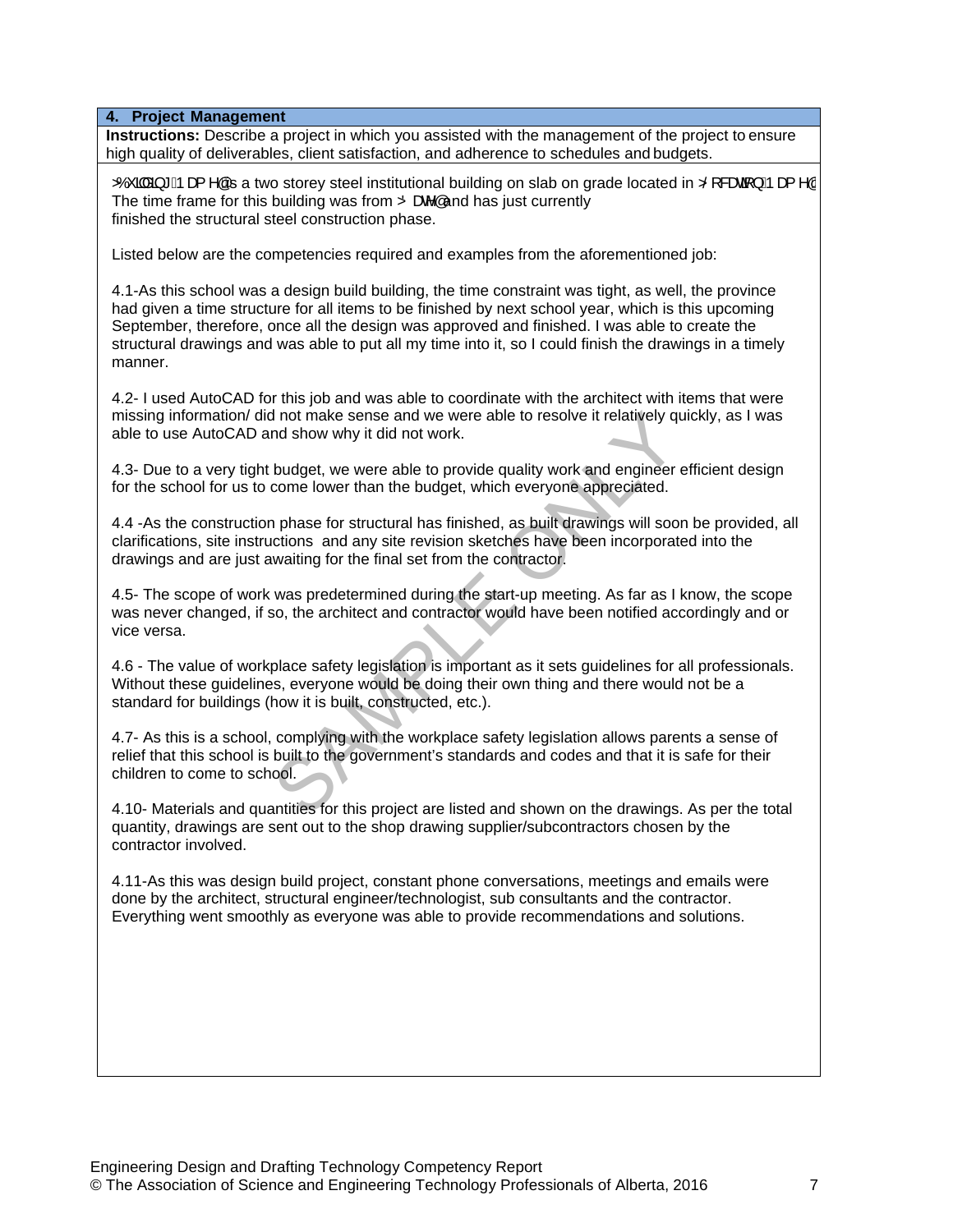### **5. Professional Accountability**

**Instructions:** Describe a situation or activity in which you applied professional ethics and identify the social, cultural, or environmental impact of this situation or activity as well as how you accepted professional responsibility for the outcome.

5.1- As per office standards, all general notes, details and drawing or book specifications are kept up to date and any revisions to any of the building codes and regulations are revised accordingly.

5.2-Make sure to update the details and notes accordingly, aside from the building code and regulations, to show what was done on site is shown on the drawings to ensure the public that the design works and could be used in future projects.

5.3-Ensure that the current general notes, details and specifications are being used for the current project and not using old project notes since there could have been revisions done after. Remind fellow co-workers to always use the most current notes, details and specifications.

5.4 Ensure that the current drawings are checked by an engineer regarding the general notes, details and specifications for the project. (Example: checking environmental/ geotechnical standards) Make sure that all elevations are correct as per what was given, if not raise the question in a professional manner.

5.5 Ensure that I take full responsibility if an error occurs on any project, instead of blaming other consultants/colleagues and try to provide a solution to avoid any conflict of interest to my employer and to the client. Is not the project. (Example, checking environmental yeoletics)<br>and all elevations are correct as per what was given, if not rate.<br>The same of the proposition of any conflict of interest<br>and try to provide a solution to av

5.6 Make sure that proper compensation is done for the job required; you have to be able to accept that depending on the compensation you give, the performance will be dependent on that.

5.7- Check out if there is any additional training (Revit/CAD), keep up to date with ASET (check their website, if there are any training opportunities), review of codes and regulations and go to site reviews.

5.8 -Provide compliments and motivation to colleagues, internal and external, when the performance of their work is great and if there are some things that need to be worked on, provide advice and help them revise it for future projects.

5.9- You have to make sure that they have to take responsibility of their actions and have to take the consequences, if anything were to arise due to their own judgment.

5.10-I have never made a claim but I am aware of such instance if it were to arise and who I should contact.

5.11-Ensure that knowledge is up to date according to the building code and regulations and all office standard notes, typical details and specifications so that the public is always informed correctly.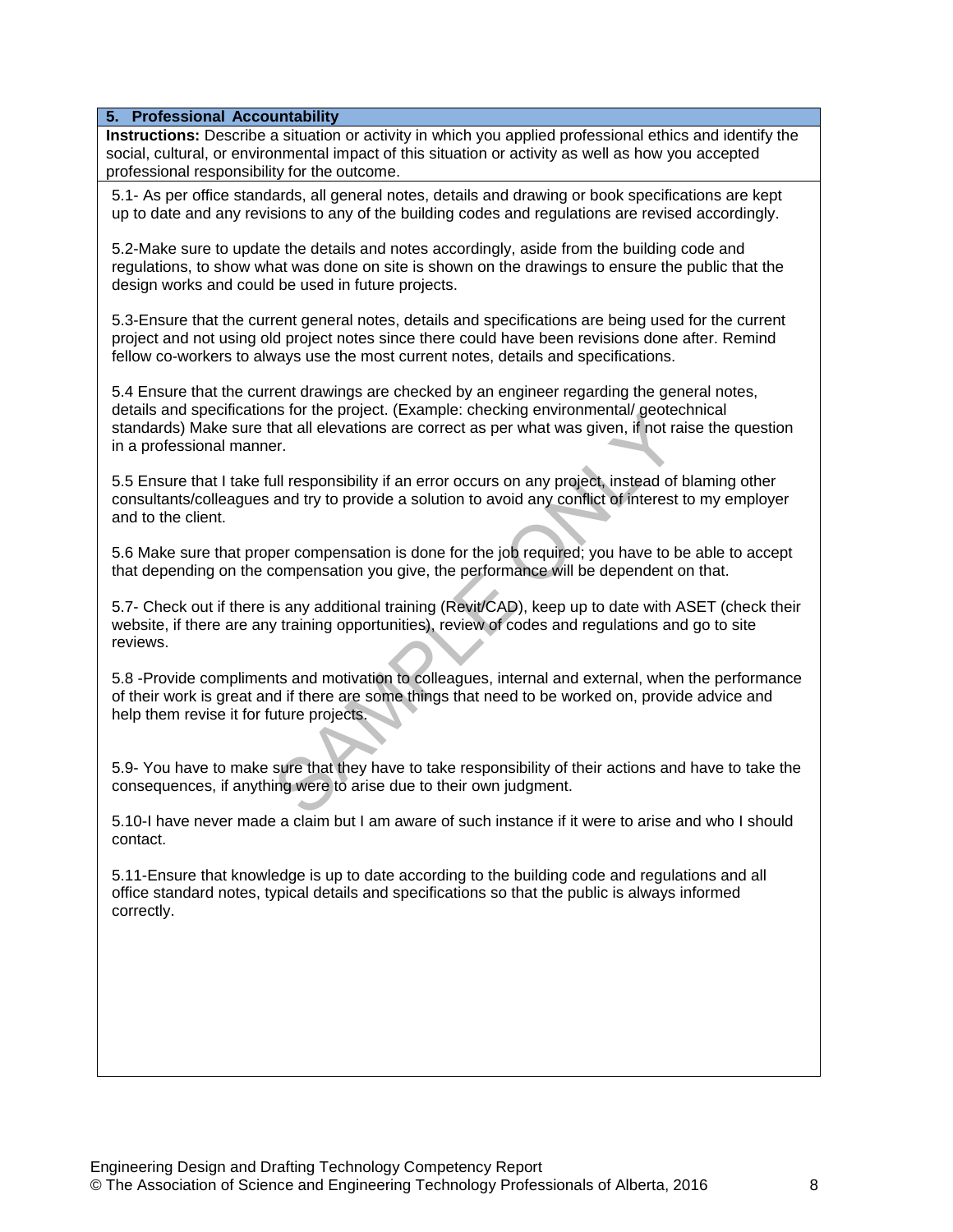**6. Communication**

**Instructions:** Describe a situation or activity in which you listened effectively to others and applied the clear and concise use of language and/or media appropriate to the purpose of communication and target audience.

 $3/2$  and  $*$  Apa  $*$  and  $*$  are storey wood building built on slab on grade located in $\frac{1}{20}$   $\frac{1}{20}$   $\frac{1}{20}$ Yhe time frame for this building is currently in tender phase.

Listed below are the competencies required and examples from the aforementioned job:

6.1- When this project started, I listened attentively to what I had to do as for the scope. I then had to relay the message to my co-worker, as they were going to help me with the project.

6.1.1- When there was something I did not understand, I asked the engineer and/or the architect to help me understand the situation. As they explained it, I listened and then applied it the project to resolve the issue.

6.1.2-Sometimes when the engineer gives design, it can be confusing, therefore I re-state what I think is happening in the design that was given and they make sure I understand it clearly. As for speaking to the architect, after each conversation on the phone, I send an email to repeat and confirm what was said and if it is through email and I don't understand what they are trying to explain I give them a call so there is no confusion of what should be done. The engine gives design, it can be collisted to the solution of the eignin that was given and they make sure I understand it architect, after each conversation on the phone, I send an erand if it is through email and I don

6.2-Since I needed help for this job, I made sure to indicate to my co-worker when the project was due explained to them what was expected and asked if what I explained to them was clear.

6.3-I provided my co-worker training manuals that I made for the office , as well drew and explained sketches to further their understanding of how a wood building works, what it should look like and how they should do it. I provided guidance when it was required.

6.4-When there was something I did not understand, I spoke with the engineer or the architect. They then explained what I should do and we resolved it accordingly. If it had to do with drafting issues, I would ask a senior technologist not involved with the project and asked for their advice on how I should tackle the situation.

6.5-As I have done various wood buildings in the past, I was able to provide a solution of a connection I thought did not work and provided necessary examples to back up my solution, since it worked previously. I also used information from previous jobs if applicable to this job.

6.6-The person that I worked with on this project had never worked on a wood building before, so I had to make sure that I had to respect their own ideas and make sure they understood what they had to do. As well, since there was a language barrier, I had to make sure that they understood clearly, what I expected from them and if they had any questions, I made sure that I was able to help them.

6.7-If there was a quick question that I needed answered immediately, I would call and see if they were in and if not I would leave a message on their voice mail and follow it with an email. If there was something that was too hard to explain through phone or email conversations, we would ask for an in person meeting so we can show what we were trying to explain.

6.8-Emails are typically the form of conversation throughout the whole project now a days, they should be well mannered and easy to understand.